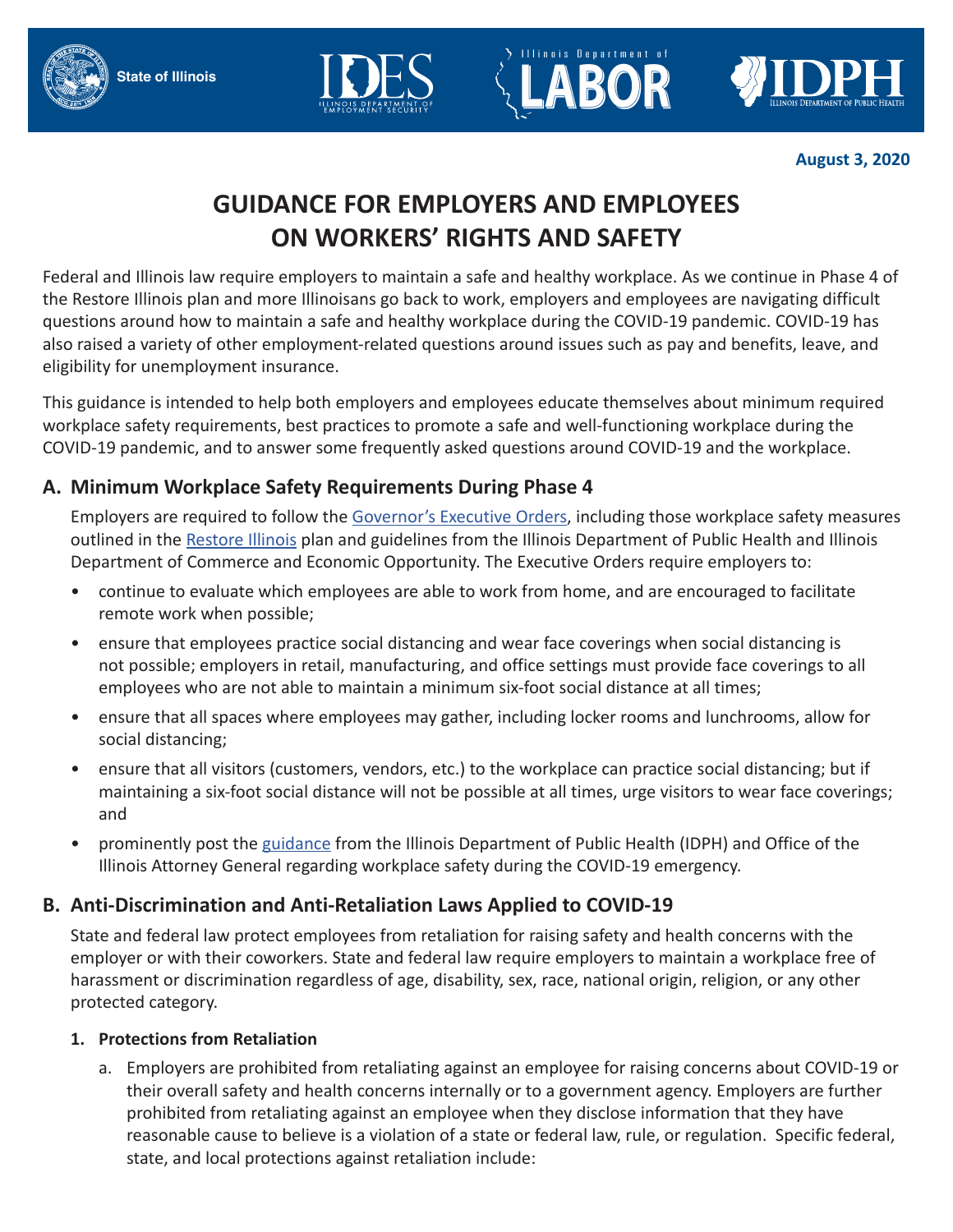- i. The federal Occupational Safety and Health Act of 1970 protects private sector employees who raise safety and health concerns with their employer or a government agency. Employees who believe they have been retaliated against may file a complaint with the federal Occupational Safety and Health Agency (OSHA). (Note that employees generally only have 30 days to file a complaint.)
- ii. The Illinois Occupational Safety and Health Act of 2015 protects state and local government employees who raise safety and health concerns with their employer or a government agency. Public employees believe that they have been retaliated against may file a complaint with the Illinois Occupational Safety and Health Agency (IL OSHA).
- iii. The Illinois Whistleblower Protection Act, 740 ILCS 174, prohibits retaliation against an employee for disclosing information that they believe violates a state or federal law, rule, or regulation.
- iv. The City of Chicago prohibits retaliation, including termination, against employees who work within the City for obeying a stay-at-home, quarantine, or self-isolation order. M.C.C.1-24. Chicago-based employees may file a complaint with the City's Office of Labor Standards if they believe that they have been retaliated against in violation of this ordinance.
- b. Section 7 of the National Labor Relations Act (NLRA) protects employees' ability to engage in "protected concerted activity for mutual aid or protection" in both union and non-union settings. Such protected concerted activity generally includes employees talking to one another about working conditions or workplace safety, or engaging in actions, such as petitions or walkouts, to try to improve safety conditions.

#### **2. Non-discrimination**

- a. All workplace safety policies, including required face coverings, must be applied and enforced equally for all employees in the workplace, except for those employees who have informed the employer that they have a medical reason or disability that prevents them from wearing a face covering. Further guidance concerning the use of face coverings is available here.
- b. Employers may not require employees to disclose if they are at higher risk or have a health condition. However, if possible, they must try to make reasonable accommodations for an employee who requests an accommodation. Further guidance regarding the Americans with Disabilities Act and the COVID-19 pandemic is available here.
- c. If an employee tests positive for COVID-19, their employer should inform other employees in the workplace who may have been exposed. The employer may not disclose the name of individual employee(s) who test positive.
- d. Employers may require an employee to take a COVID-19 test or submit a medical verification clearing them to return to work after they have tested positive for COVID-19, been sick, or experiencing COVID-19 related symptoms.
- e. Per guidance from the Equal Employment Opportunity Commission (EEOC), employers *may not* require a COVID-19 antibody test before allowing employees to return to work.

# **C. Best Practices to Promote Workplace Health and Safety**

The following measures are not legal requirements but are steps that employers are encouraged to consider to promote a healthy work environment and limit the spread of COVID-19.

#### **1. Employee Scheduling**

a. If it is not feasible for employees to work from home, employers should consider what arrangements can be made to limit the number of workers that are together in the workplace at any one time. For example, employers should consider staggering shifts or designating groups of workers to consistently work on particular days and times.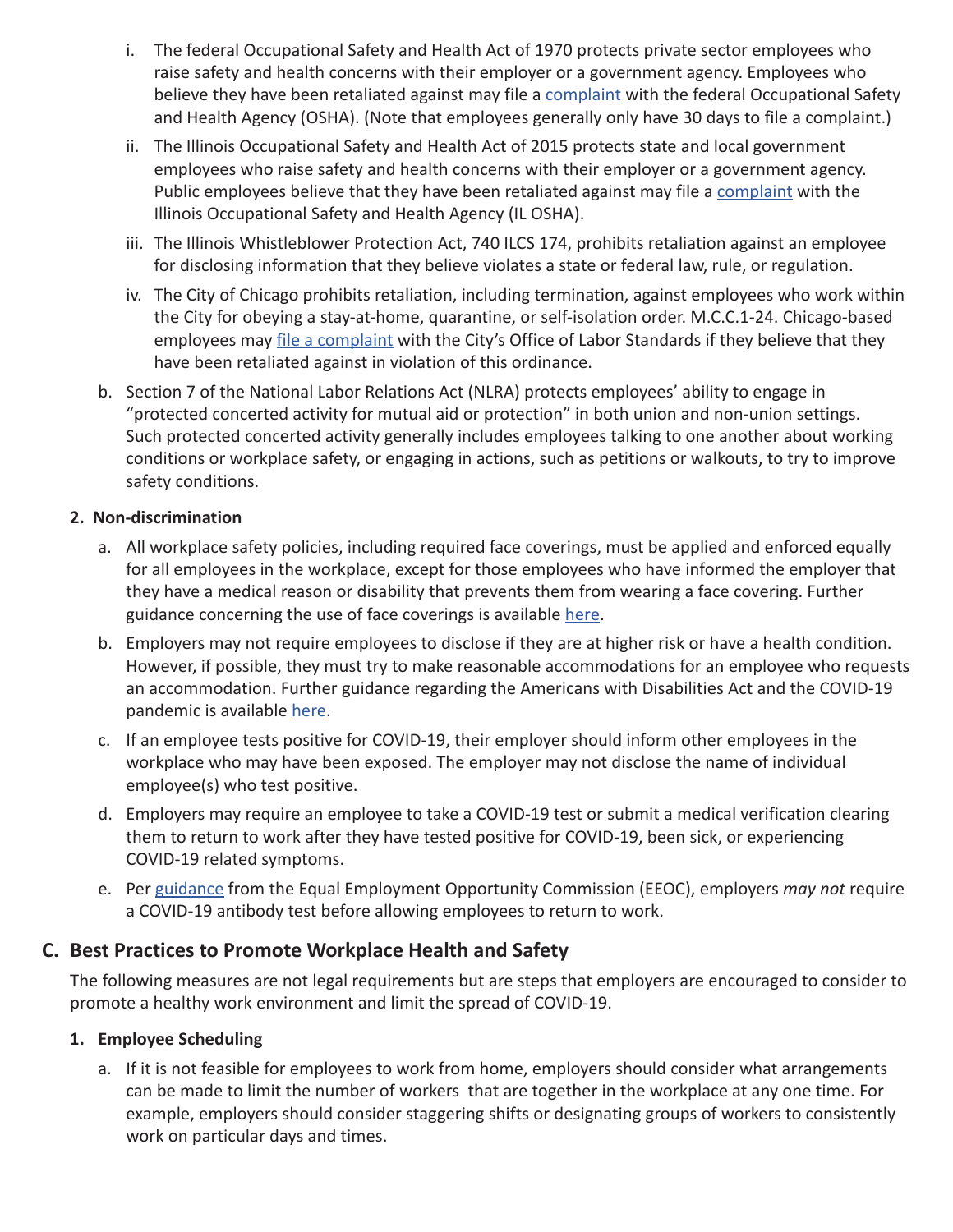b. To promote scheduling consistency, employers may give employees the opportunity to provide input on their preferred schedule.

#### **2. Workplace Safety Plans**

- a. Employers may develop a workplace safety plan as a way of identifying and addressing risks.
- b. Workers are an integral part of an effective workplace safety plan as they are often in the best position to identify hazards in a particular area or job. To promote worker input and feedback on safety and health matters, employers should consider designating one or more employees to be points of points of contact for employees with health or safety concerns or, in larger workplaces, creating a workplace safety and health committee made up of worker representatives from a variety of roles within the business
- c. In workplaces where employees are represented by a union, union representatives can also participate in workplace safety planning.

#### **3. Illness Prevention**

- a. Employers will want to ensure that all workers who perform work on-site, including temporary employees and independent contractors, receive workplace safety training that includes training on COVID-19 symptoms and how to self-assess for symptoms.
- b. Worker safety training and the corresponding written materials should be available in a language spoken by employees and accessible to employees with a range of education levels.
- c. In order to promote their use, employers should make face coverings and other protective equipment available at no charge to employees in order to promote their use.
- d. Employees should be instructed to stay home when sick and to follow the guidance of public health authorities if they have been exposed to someone with COVID-19.
- e. Employers should not implement or keep in place any bonus or incentive payments for work attendance that could encourage employees to work while sick.
- f. Employers should clearly explain all paid leave policies and make workers aware that they may be eligible for benefits if they are sick or symptomatic.

1 For purposes of this guidance document, the term "workers" should be understood to include not only an employer's employees, but also any temporary laborers as defined by the Illinois Day and Temporary Labor Services Act, 820 ILCS 175/5, independent contractors, or other individuals that perform work at the work site.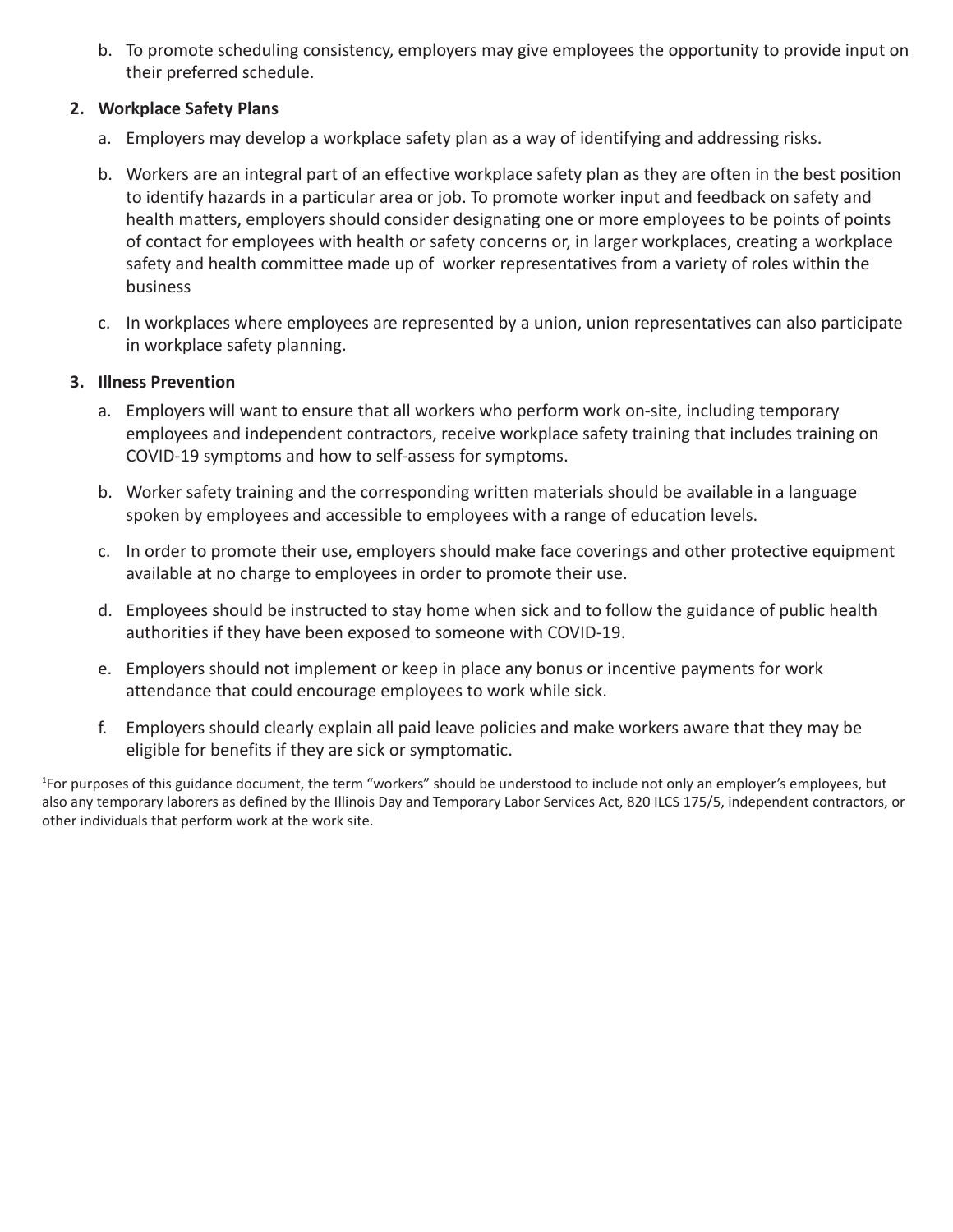# **FREQUENTLY ASKED QUESTIONS FOR EMPLOYERS AND EMPLOYEES**

# **Questions Related to Health and Safety in the Workplace**

**1. Can an employer require an employee to go home if the employee is exhibiting COVID-19 symptoms?** Yes, employees who exhibit symptoms of COVID-19 can be asked to leave the workplace and stay at home until they are free of symptoms.

#### **2. Can an employer require employees to wear masks at work?**

Yes, an employer can require employees to use protective gear, including masks or face coverings. Workers who have a medical condition or disability that prevents them from safety wearing a face covering may seek a reasonable accommodation from these requirements. More information on the use of face coverings is available here.

#### **3. Can employers implement temperature screenings?**

Yes, the EEOC has issued guidance stating that due to the acknowledgment of COVID-19 community spread by the Centers for Disease Control and Prevention (CDC) and state/local health authorities, employers may take employees' temperatures. As with other medical information, employers must maintain the confidentiality of employee temperatures and any other symptoms.

**4. If an employee has been quarantined at home, may their employer require that they get a doctor's note or a COVID-19 test before returning to work?** 

Yes, employers are responsible for maintaining a safe and healthy workplace and there is nothing in Illinois or federal law that prohibits an employer from requiring a doctor's note or COVID-19 test before an employee returns to work. Healthcare providers must make COVID-19 diagnostic testing available for free to individuals regardless of insurance or immigration status. Employers should recognize that healthcare providers may be extremely busy and not able to provide the requested documentation in a timely manner.

### **5. How much information can an employer request from an employee who calls in sick?**

Employers have an obligation to ensure a healthy workplace. During the COVID-19 pandemic, employers may ask employees if they are experiencing symptoms of COVID-19, including fever, chills, cough, and shortness of breath. However, employers are required to ensure the confidentiality of any medical information provided by an employee.

**6. Are employees who have COVID-19 or are experiencing COVID-19 symptoms entitled to paid time off? What about employees who recommended to self-quarantine by a doctor or employer due to potential exposure? What about employees who need to take time off to care for a family member for reasons related to COVID-19?**

Employees in all of these situations may be entitled to paid time off under their employer's existing leave program as well as under the federal Families First Coronavirus Response Act ("FFCRA"), public law 116-127. The Attorney General's Office has issued more detailed guidance on the FFCRA and paid sick leave.

# **7. What should an employer do if an employee reports COVID-19 symptoms or tests positive for COVID-19?**

If an employee reports having any COVID-19 related symptoms, the employer should encourage the employee to contact their health care provider. If two or more employees report having any COVID-19 related symptoms or test positive for COVID-19, the employer should notify their local health department within 24 hours of being informed of the presence of COVID-19 symptoms or positive test results. The employer should also notify any employees who have been or may have been exposed, although they should keep the name of the employee confidential.

Employers should never require employees or other workers at the workplace to report to work while experiencing COVID-19 symptoms.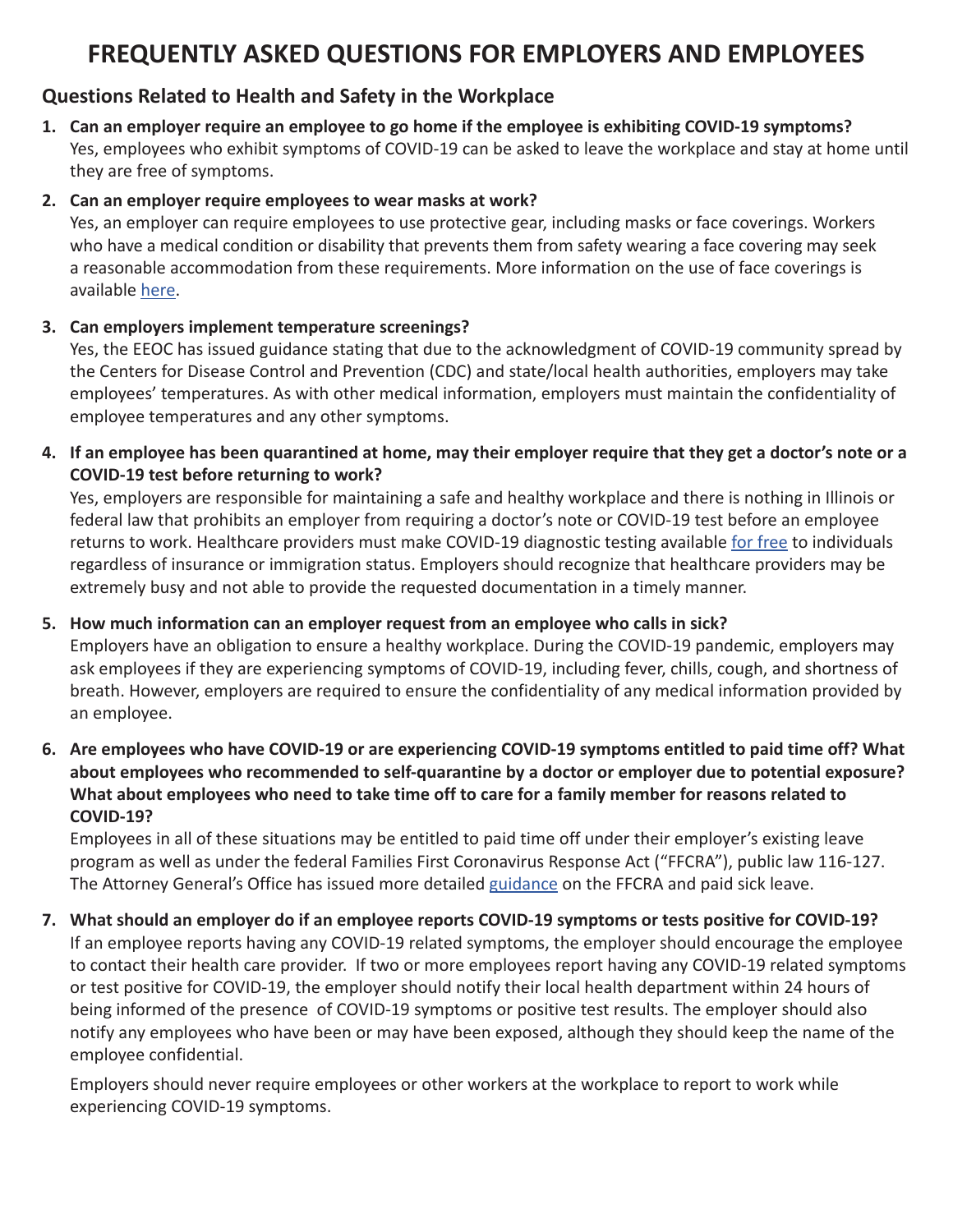#### **8. What should an employee do if they test positive for COVID-19?**

An employee who tests positive should make their employer aware of the positive test. Employees should not come to work, nor should their employer require them to come to work, if they have had a positive test or are experiencing COVID-19 symptoms.

#### **9. Can an employee refuse to go to work if they feel at risk for contracting COVID-19?**

There is currently no state or federal law that provides job protection to a healthy employee who refuses to work out of fear of contracting COVID-19. However, employees may be entitled to use vacation or other paid time off in accordance with their employer's established leave program. Under the federal Occupation Safety and Health Act of 1970, employees who believe that they are in imminent danger may refuse to work if certain conditions are met.

Employees who are at higher risk, live with individuals at higher medical risk, or are pregnant can request a reasonable accommodation. It is the employer's responsibility to then consider accommodations, such as allowing that employee to work from home, moving their workstation to a less crowded area, or re-examining job duties to minimize interaction with other coworkers or members of the public. The Americans with Disabilities Act, 42 U.S.C. § 12112, prohibits employers from requiring employees to disclose if they have a medical condition or are at higher risk, so employees must volunteer this information in order to seek an accommodation.

- **10. Can an employer require employees or workers at a job site to sign a non-disclosure agreement or other contract agreeing not to disclose information about health and safety in the workplace?** No. Such an agreement or contract would violate public policy expressed public health and occupational safety laws and would not be enforceable against the employee.
- **11. Can an employee be fired or retaliated against for raising safety concerns at work or making a complaint regarding workplace safety to a government agency?**

No, various provisions of federal and state law prohibit retaliation against employees for raising safety and health concerns. Employees who believe that they have been retaliated against may consider consulting with an attorney.

**12. What can an employee do if they are concerned about multiple COVID-19 positive tests or symptomatic employees in the workplace?**

Employees can contact their local department of health or the Illinois Department of Public Health at 1-800- 889-3931 by emailing DPH.SICK@ILLINOIS.GOV.

#### **13. Do health and safety laws and rules protect immigrant workers?**

Yes, health and safety laws apply to all employees, regardless of immigration status.

#### *Additional resources and frequently asked questions about COVID-19 and public health are available here or at*  https://www.dph.illinois.gov/covid19*. Additional guidance includes:*

#### *Industry Specific Guidance:*

- Migrant labor camp guidance: https://www.dph.illinois.gov/covid19/community-guidance/migrant-laborcamp-guidance
- *• Meat and Food Processing guidance:* http://dph.illinois.gov/covid19/community-guidance/guidance-foodand-meat-processing-facilities

#### *Sick Leave Guidance:*

- https://illinoisattorneygeneral.gov/rights/WRB Paid Sick Leave FAQ.pdf
- https://www.cookcountyil.gov/service/earned-sick-leave-ordinance-0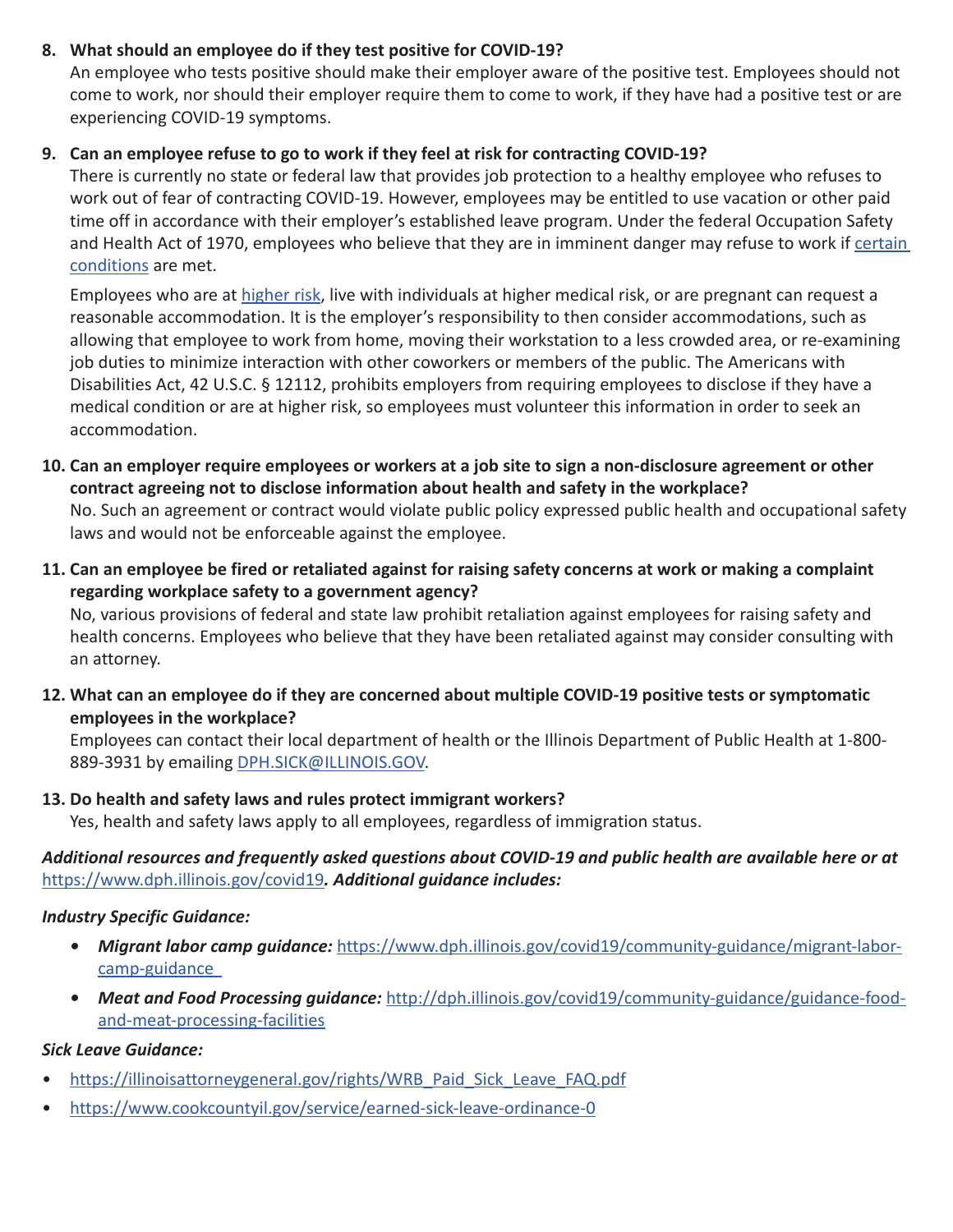# **Questions Related to Wage and Benefit Issues**

# **14. Can an employee be laid off or fired because of the economic impact of COVID-19 on an employer's business?**

Yes, generally an employer can lay off or terminate an employee for economic reasons. Exceptions to this general rule are (i) employees who are guaranteed employment for a certain period of time under an employment contract, or (ii) employees performing work under a collective bargaining agreement that provides for procedures around employee layoffs and terminations.

### **15. Are laid off or terminated employees entitled to earned wages? Vacation pay?**

Yes. The Illinois Wage Payment and Collection Act requires that, after separation from employment, employees must be paid all final compensation including bonus payments, vacation pay, wages and commissions on their next regularly scheduled payday. 820 ILCS 115/5. More information on unpaid wages and the wage claim process is available here.

# **16. Are undocumented employees entitled to earned but unpaid wages?**

All workers are entitled to their promised wages for all hours of work performed, regardless of immigration status.

#### **17. Are employees on unpaid leave entitled to health insurance?**

If an employee is receiving health insurance through their employer, the employer must continue that coverage during the leave period.

#### **18. How can an employee who has been laid off access health insurance?**

Laid off employees who previously had employer-provided health insurance may continue their coverage under the Consolidated Omnibus Budget Reconciliation Act (COBRA). Additionally, employees can choose to enroll in coverage provided through the Affordable Care Act.

# *Additional frequently asked questions about COVID-19 and wages, benefits, and lay-offs are available here. For further information or to contact the Illinois Department of Labor visit:* https://www2.illinois.gov/idol/Pages/ contact.aspx

# **Questions Related to Unemployment Insurance**

**19. Can an employee collect unemployment insurance if they are temporarily laid off due to COVID-19 related work closures?**

An individual temporarily laid off in this situation can qualify for benefits if the individual is available for and actively seeking work. The individual qualifies as actively seeking work as long as they are prepared to return to their job as soon the employer reopens.

# **20. Can an employee collect unemployment insurance if they refuse to return to work because of concerns about COVID-19?**

Individuals who refuse an offer of suitable work are disqualified from receiving unemployment insurance unless there is good cause for the refusal. The determination of whether work is suitable and whether there is good cause for refusing it is made on a case-by-case basis through the Department of Employment Security's hearing and adjudication process.

# **21. Can individuals get unemployment insurance at the same time as paid leave?**

Under certain circumstances, individuals who are currently receiving paid leave are not eligible for unemployment insurance. In applying for benefits, a claimant must report any paid leave to which they are entitled.

#### **22. Can workers who are temporary employees through a temporary staffing agency receive unemployment insurance?**

Yes, temporary employees through a temporary staffing agency can be eligible for unemployment insurance.